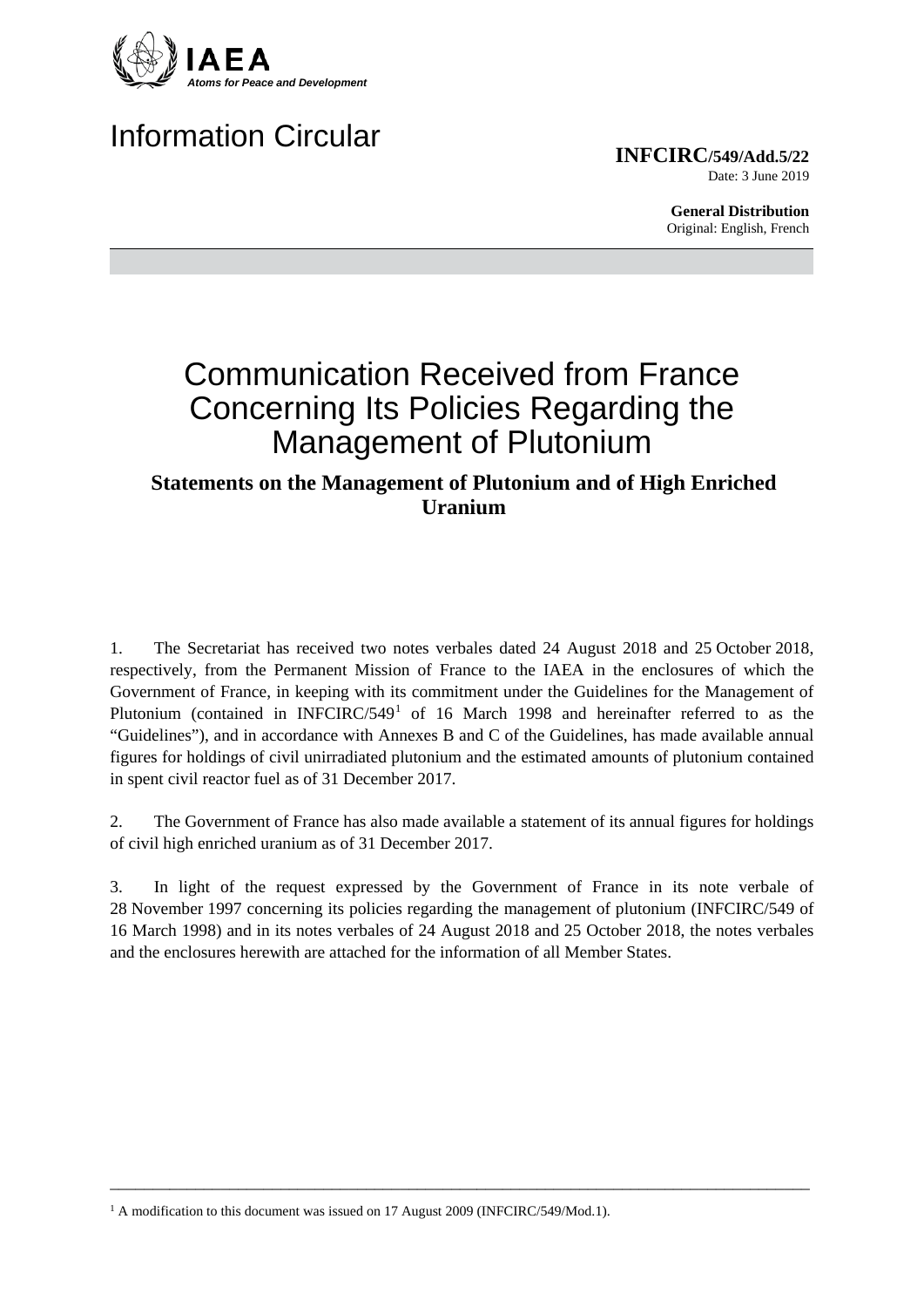## *Liberty - Equality - Fraternity* **FRENCH REPUBLIC**

## *Permanent Mission of France to the United Nations Office and the International Organizations in Vienna*

No. 2018-1517744

Vienna, 24 August 2018

The Permanent Mission of France to the United Nations Office and the International Organizations in Vienna presents its compliments to the Director General of the International Atomic Energy Agency and, in accordance with Annexes B and C of the Guidelines for the Management of Plutonium (INFCIRC/549), has the honour to send him the figures for holdings of civil plutonium and civil high enriched uranium in France as of 31 December 2017.

The Permanent Mission of France to the United Nations Office and the International Organizations in Vienna avails itself of this opportunity to assure the Director General of the International Atomic Energy Agency of its highest consideration.

(signed) [stamp]

Director General International Atomic Energy Agency

Vienna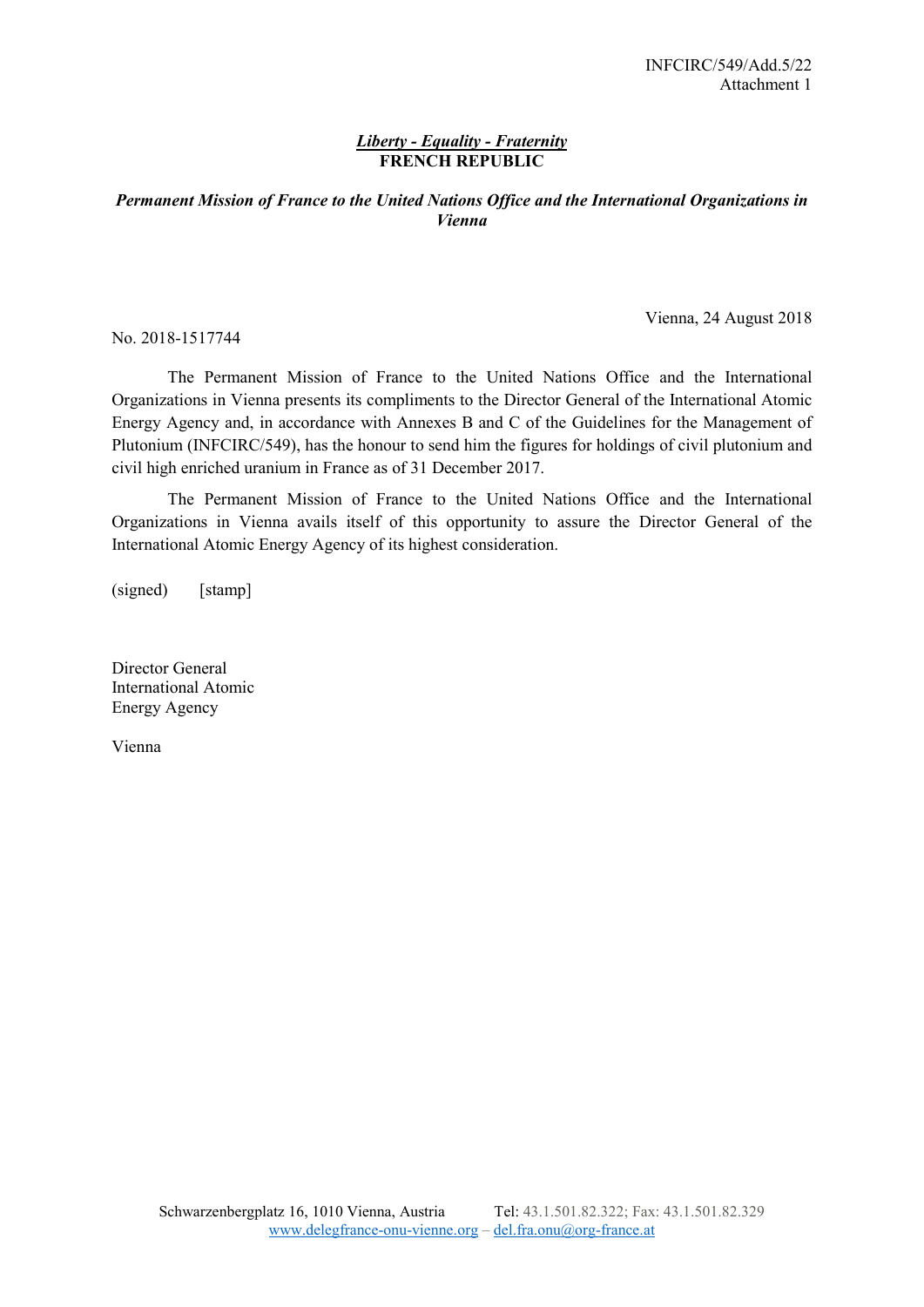# $\angle$  ANNEX  $\bm{B}$  :

# ANNUAL FIGURES FOR HOLDINGS OF CIVIL UNIRRADIATED PLUTONIUM

|                                                                                                                                                                                                                           | As of 31 December 2017                                                                                                                       |        |
|---------------------------------------------------------------------------------------------------------------------------------------------------------------------------------------------------------------------------|----------------------------------------------------------------------------------------------------------------------------------------------|--------|
|                                                                                                                                                                                                                           | (2016 figures in brackets)<br>Rounded to 100 kg plutonium with<br>quantities less than 50 kg reported as<br>such<br>National total in tonnes |        |
| 1. Unirradiated separated plutonium in product stores at<br>reprocessing plants.                                                                                                                                          | 45,1                                                                                                                                         | (43,8) |
| 2. Unirradiated separated plutonium in the course of<br>manufacture or fabrication and plutonium contained in<br>unirradiated semi-fabricated or unfinished products at fuel or<br>other fabricating plants or elsewhere. | 9,0                                                                                                                                          | (9,2)  |
| 3. Plutonium contained in unirradiated MOX fuel or other<br>fabricated products at reactor sites or elsewhere.                                                                                                            | 26,5                                                                                                                                         | (28,1) |
| 4. Unirradiated separated plutonium held at facilities other than<br>those stated in lines 1 and $2$ <sup>*</sup>                                                                                                         | 0,2                                                                                                                                          | (0,5)  |
| Total (lines $1+2+3+4$ )                                                                                                                                                                                                  | 80,9                                                                                                                                         | (81,7) |

\* Line 4 : covers estimated amounts of plutonium in process at reprocessing plants and estimated amounts of separated plutonium held at research facilities (CEA ou universités).

| $(i)$ Plutonium included in lines 1-4 above belonging to foreign                                                                |                 |                     |
|---------------------------------------------------------------------------------------------------------------------------------|-----------------|---------------------|
| bodies.                                                                                                                         | 15,5            | (16,3)              |
| (ii) Plutonium in any of the forms in lines 1-4 above held in<br>locations in other countries and therefore not included above. | $50 \text{ kg}$ | $(< 50 \text{ kg})$ |
| (iii) Plutonium included in lines 1-4 above which is in<br>international shipment prior to its arrival in the recipient State.  |                 | (0)                 |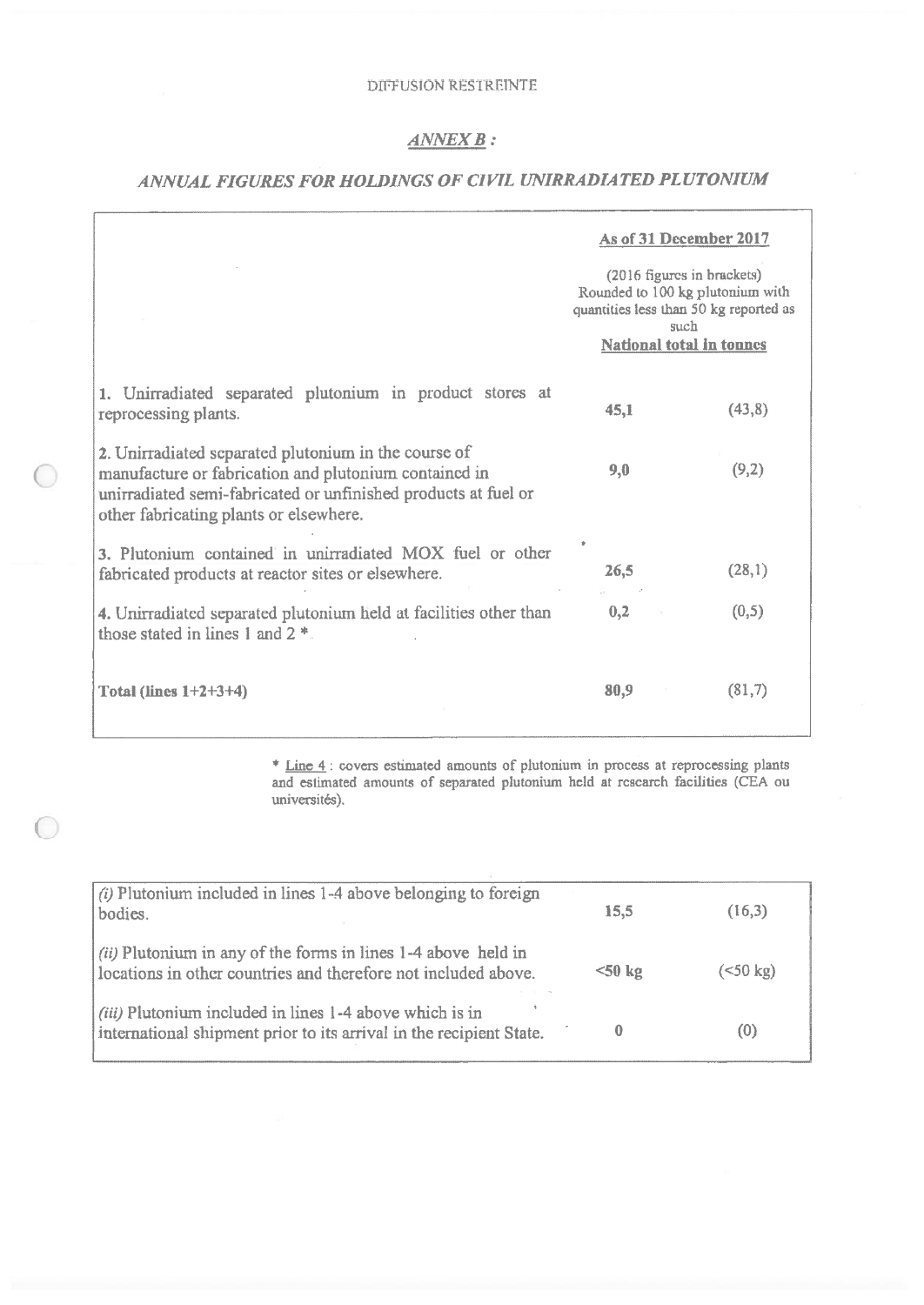#### DIHI SIGN RESTREINTE

## ANNEX C:

## ESTIMATED AMOUNTS OF PLUTONIUM CONTAINED IN SPENT CIVIL **REACTOR FUEL**

|                                                                                                                                                                                                                                     | As of 31 december 2017                                                                                                                                |                              |
|-------------------------------------------------------------------------------------------------------------------------------------------------------------------------------------------------------------------------------------|-------------------------------------------------------------------------------------------------------------------------------------------------------|------------------------------|
|                                                                                                                                                                                                                                     | (2016 figures in brackets)<br>Rounded to 1000 kg plutonium with<br>quantities less than 500 kg reported as<br>such<br><b>National total in tonnes</b> |                              |
| 1. Plutonium contained in spent fuel at civil reactor sites.<br>2. Plutonium contained in spent fuel at reprocessing plants.<br>3. Plutonium contained in spent fuel held at facilities other than<br>those stated in lines 1 and 2 | 128,5<br>160,1<br>6,4                                                                                                                                 | (126, 4)<br>(155,0)<br>(6,4) |
| Total (lines $1+2+3$ )                                                                                                                                                                                                              | 295,0                                                                                                                                                 | (287, 8)                     |

### Definitions:

- Line 1 : covers estimated amounts of plutonium contained in fuel discharged from civil reactors;

- Line 2: covers estimated amounts of plutonium contained in fuel received at reprocessing plants but not yet reprocessed;

- Ligne 3 : covers 1) estimated amounts of plutonium located at research centres and  $2)$  discards.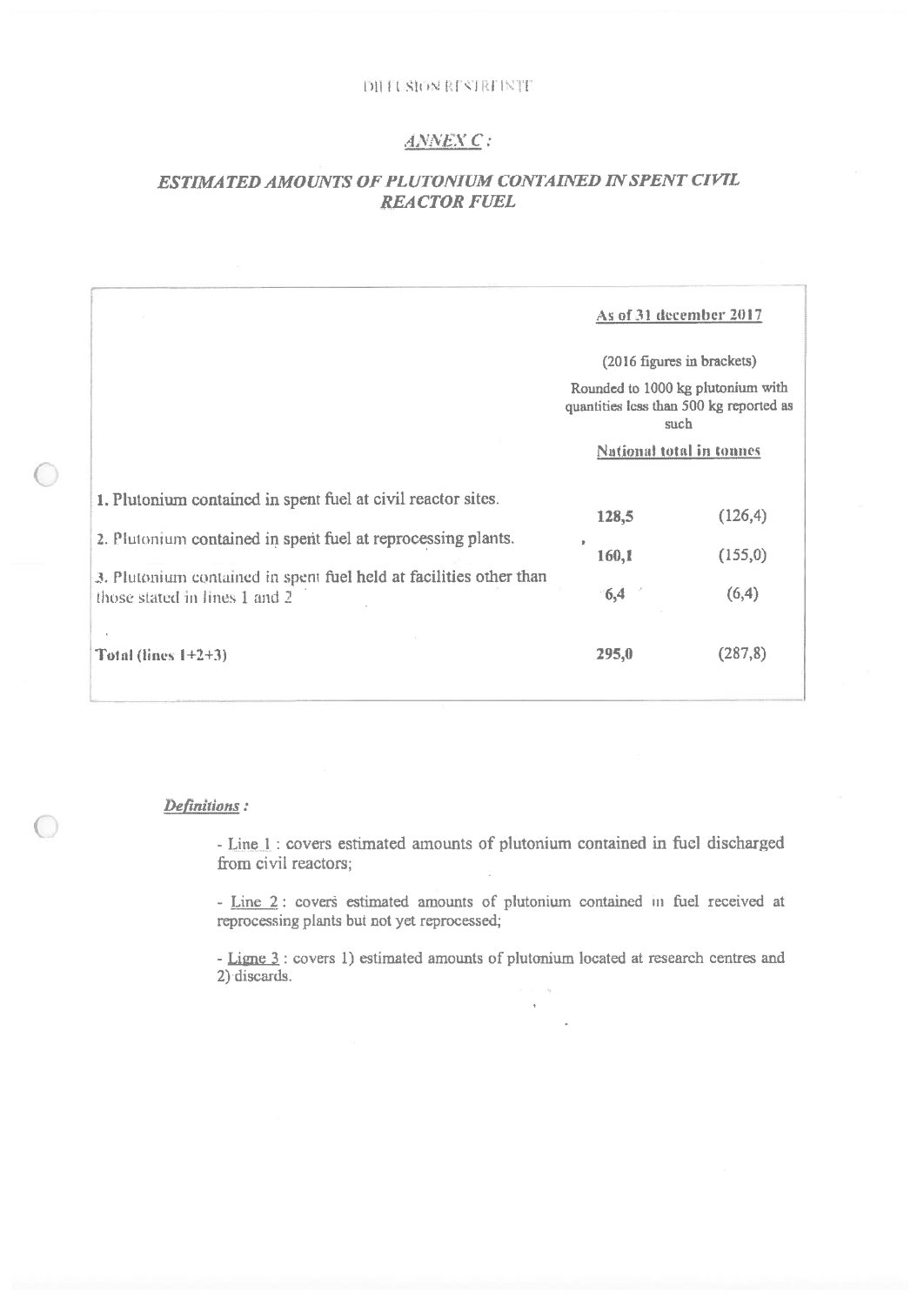## *Liberty - Equality - Fraternity* **FRENCH REPUBLIC**

## *Permanent Mission of France to the United Nations Office and the International Organizations in Vienna*

Vienna, 25 October 2018

No. 2018-1660068

The Permanent Mission of France to the United Nations Office and the International Organizations in Vienna presents its compliments to the Director General of the International Atomic Energy Agency and has the honour to send, further to note 2018-1517744 of 24 August 2018, the attached document in English which contains the figures for holdings of civil high enriched uranium in France as of 31 December 2017.

The Permanent Mission of France to the United Nations Office and the International Organizations in Vienna avails itself of this opportunity to assure the Director General of the International Atomic Energy Agency of its highest consideration.

Enc. : 1

(signed) [stamp]

Enc.: 1

Director General International Atomic Energy Agency

Vienna